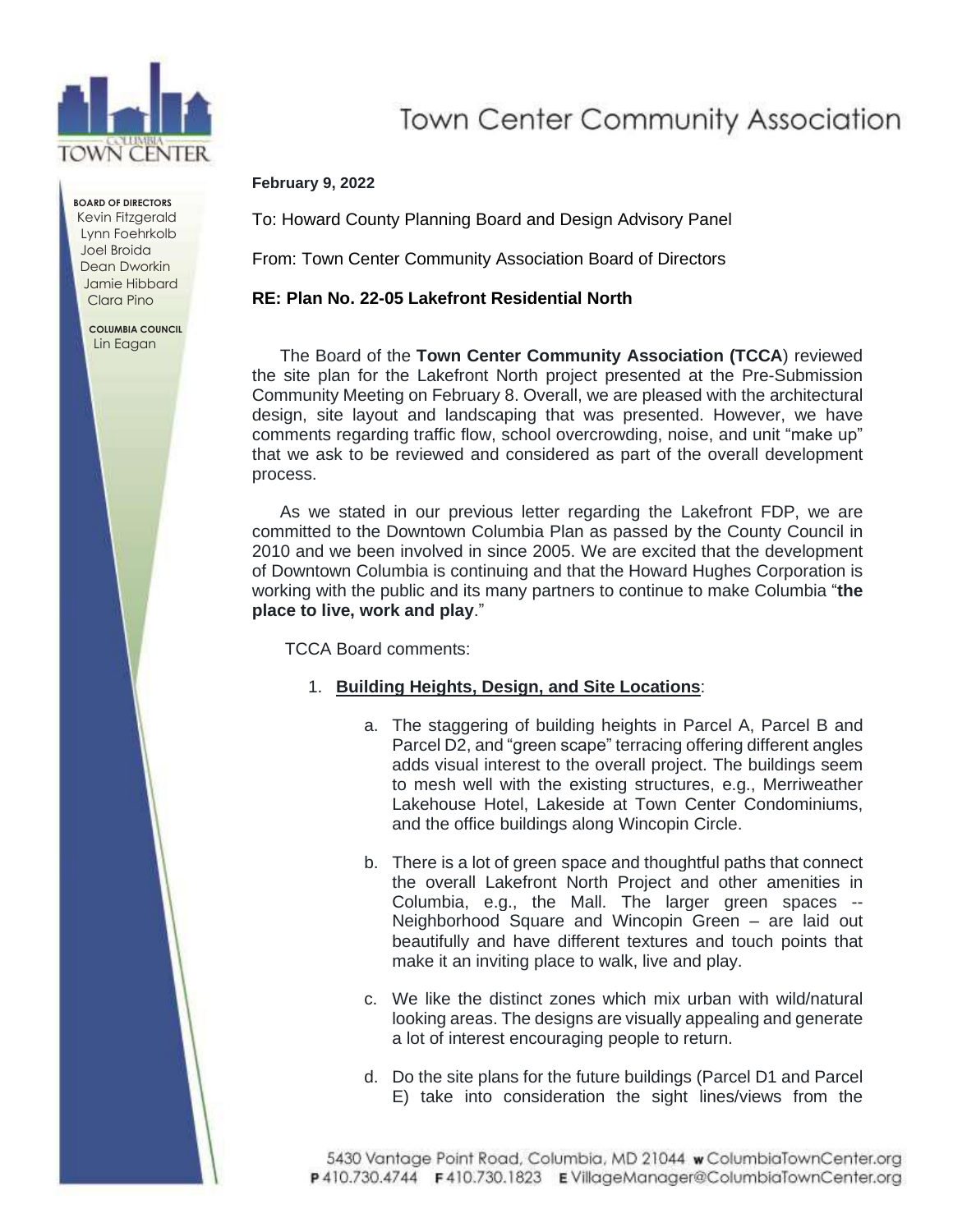condominiums **Lakeside at Town Center**? If sight lines are going to be 100% blocked, is there anything that can be done with the exterior design of the new building that would reflect more light to those facing condominiums at **Lakeside at Town Center**?

## 2. **Traffic and Parking**:

- a. We think that you will have a traffic bottleneck with the road system as presented, including the "at grade" pedestrian crossings along Wincopin Street, Sterrett Place, and the access points off Little Patuxent Parkway. We would ask that possible "pebbled cobblestone" materials be used in certain places on the streets to slow the traffic in and around Lakefront North. Since this is intended to be a "pedestrian friendly" area we would ask that the normal "at grade" crosswalk not be put in. The "pavers" shown in the design drawing show a smooth texture and we would like more of a rough texture in a few areas to add a traffic calming effect. This is a better solution than speed bumps.
- b. The cascading foliage facades off the buildings will offer visual interest when you approach Lakefront North from Little Patuxent Parkway from the North and when you drive along the new road system in and around the buildings.
- c. With three new residential buildings at Sterrett Place will there be enough parking for residents, visitors, workers, and the public? There is not any *designated public parking* in Town Center per se (Downtown, North or Central) and, as more development expands there may need to be more parking.

## 3. **Schools**:

- a. Since the intention is to build all three buildings simultaneously over a 24–30-month period as noted at the January 10 meeting, it is important that when the 675 rental residential units come to market that those families with children have a place to send their kids to school that is not overcrowded. It is incumbent on the County to plan for this eventuality as the existing school system that Town Center feeds into probably will not be adequate given this increase in density.
- b. Will the residential interior designs specifically target families at various income levels that have school-aged children?